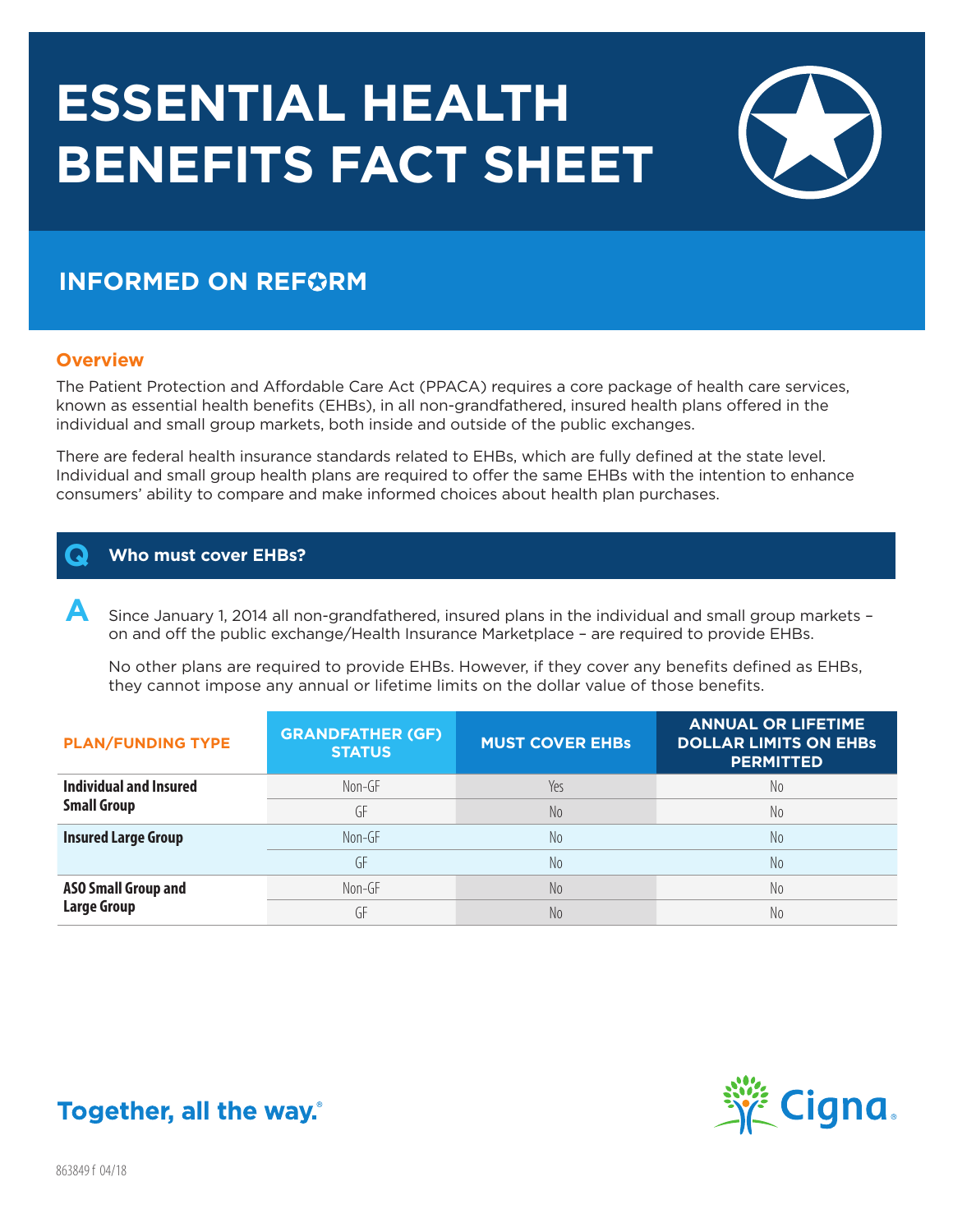### **Q What are the EHBs?**

**A** In addition to the standard 10 EHB categories listed below, states may include additional benefit requirements under their own state regulations or within a state's selected benchmark plan.

- **›** Ambulatory patient services
- **›** Emergency services
- **›** Hospitalization
- **›** Mental health and substance use disorders/behavioral health treatment
- **›** Maternity and newborn care
- **›** Prescription drugs
- **›** Rehabilitative and habilitative services/devices
- **›** Laboratory services
- **›** Preventive and wellness services, and chronic disease management
- **›** Pediatric services, including oral and vision care

#### **Q What do employers need to do?**

**A** EHBs have the potential to increase the cost of the policies offered if the coverage is defined too comprehensively. Balancing comprehensive coverage and affordability is the ongoing debate and discussion for employers and insurers.

 Self-insured plans need to consider their respective state benchmark plans, because any benefits in their plans defined by the state as EHBs cannot have annual or lifetime limits on the dollar value of those benefits. Effective on or after January 1, 2017, for *any plan* that covers an EHB service *both* innetwork and out-of-network, the annual/lifetime dollar limits are prohibited on that EHB service *both* in-network and out-of-network. EHBs and their impacts on plans vary from state to state.

#### **Q What impact do EHBs have on consumers?**

**A** EHBs help consumers in the individual and insured small group market shop for and compare health insurance options by:

- **›** Promoting consistency across plans
- **›** Protecting consumers by ensuring that all plans cover a core package of benefits that are equal in scope to benefits offered by a typical employer plan
- **›** Limiting consumers' out-of-pocket expenses

#### **Q How have states been involved?**

**A** States are required to fully define EHBs by selecting an existing health plan as a benchmark of services and items included in that state's EHB package. In this selection process, states choose one of four existing health insurance plans to be the benchmark for policies sitused in the state.

- **1.** The largest plan, based on enrollment in any of the three largest small group products in the state (the default plan should a state not choose a benchmark plan)
- **2.** Any of the three largest state employee health plans
- **3.** Any one of the three largest federal employee health plan options
- **4.** The largest HMO plan offered in the state's commercial market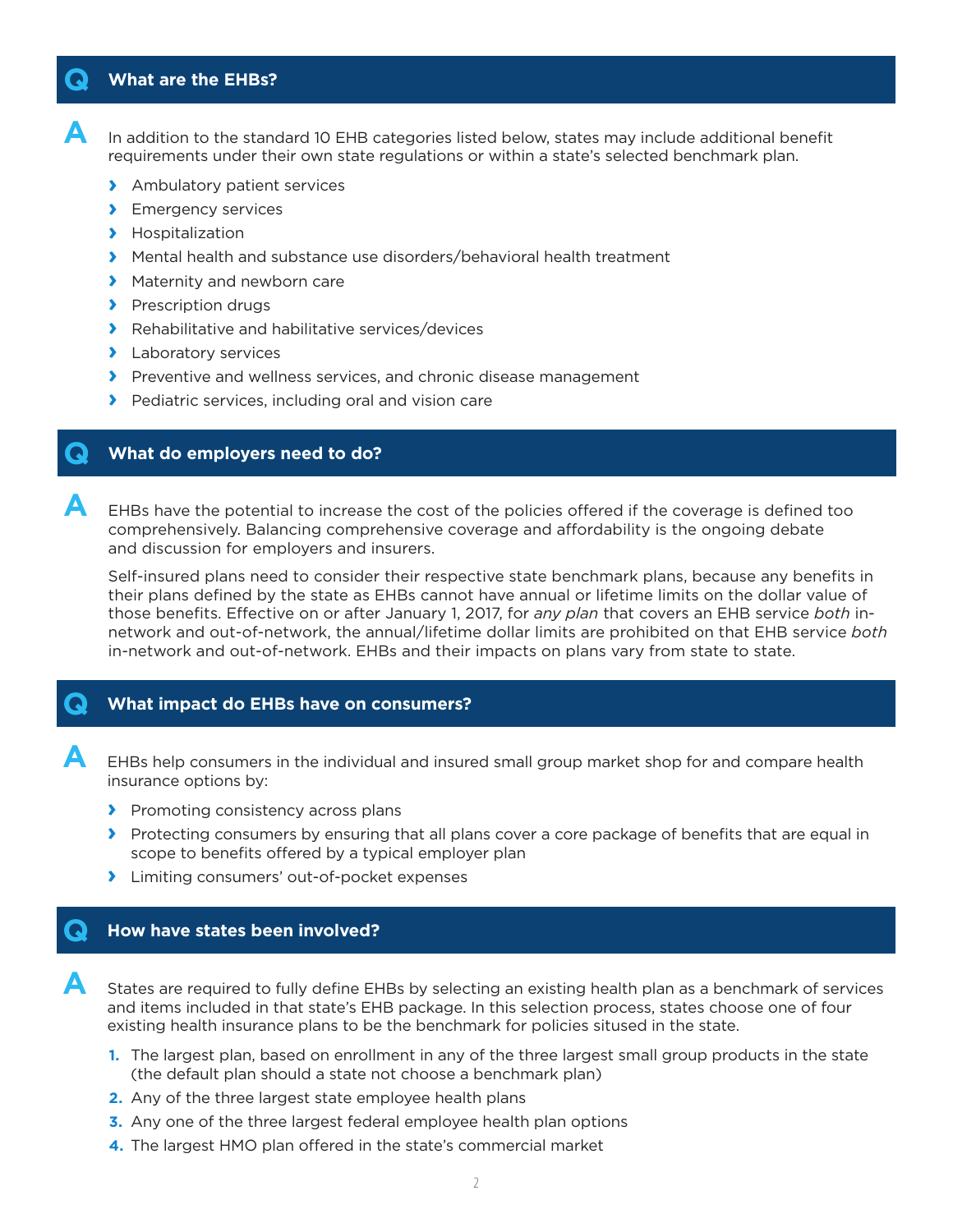The Department of Health and Human Services (HHS) determines the year of existing plans for which state benchmark plans will be selected, and when these benchmark plans will take effect. Plans available in 2010 were used for selecting benchmark plans effective 2014 through 2016. Plans available in 2014 were used for selecting benchmark plans effective beginning in 2017.

 For plan years beginning on and after January 1, 2020, states have greater flexibility in selecting their benchmark plans. States may follow current rules listed above and maintain 2017 benchmark plans, or they may select a new EHB benchmark plan annually from one of the following three options:

- **›** Choose another state's 2017 benchmark plan allows states to select another state's 2017 benchmark plan, and implement the plan benefits and limits to their own EHB standards, such as changing benefits with dollar limits to non-dollar limits.
- **›** Replace one or more of the 10 required EHB categories of benefits under its current 2017 benchmark plan with the same categories from another state's 2017 benchmark plan – giving states the ability to make precise changes to their 2017 benchmark plans at the coverage detail level. For example, State A may select the prescription drug coverage EHB from State B, which uses a different drug formulary.
- **›** Otherwise select a new set of benefits to become its benchmark plan provided the plan meets other specified requirements.

 The three options are subject to additional requirements, including two scope of benefits conditions. States must affirm that their new/modified benchmark plan provides a scope of benefits that is equal to, or greater than, the scope of benefits provided under a "typical employer plan," and is no more generous than the most generous of a set of comparison plans.

# **State-mandated benefits**

State mandates regarding provider types, cost-sharing or reimbursement methods are not considered EHBs. However, cost-sharing required by a state mandate applies only to the market specified in the mandate.

Please see our Cost-Sharing Fact Sheet for more information: **www.cigna.com/health-care-reform/cost-sharing-fact-sheet**

# **Q What are excepted benefits?**

**A** Excepted benefits are not subject to PPACA requirements, such as the limitations on out-of-pocket (OOP) expenses. The following explains how to determine whether dental or vision benefits are excepted benefits.

#### **For insured plans**

- **›** Dental and vision benefits offered under a **separate** insurance policy from the medical coverage **are** excepted benefits.
- **›** Dental and vision benefits that are **incorporated into** an insured medical plan **are not** excepted benefits.

#### **For self-funded plans**

- **›** Dental and vision benefits **are** excepted benefits if they are offered under a **separate** plan from the medical insurance policy.
- **›** Also, dental or vision benefits **are** excepted if the individual can elect or reject these benefits separately from medical benefits.
- **›** Dental and vision benefits that are **incorporated** into the self-funded plan **are not** excepted benefits if employees enrolling in a medical plan automatically get the vision/dental benefits.